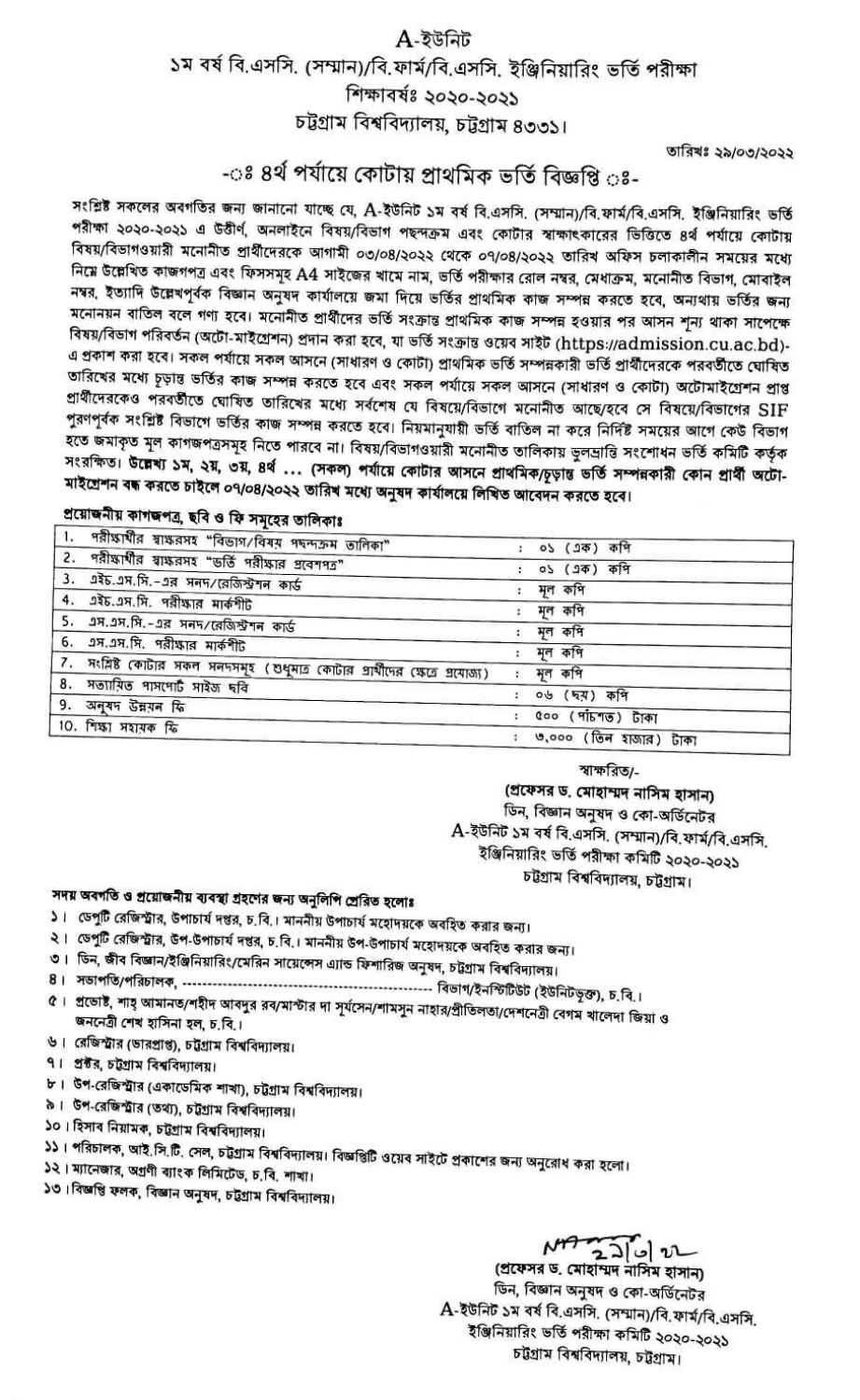## A-ইউনিট ১ম বর্ষ বি.এসসি. (সম্মান)/বি.ফার্ম/বি.এসসি. ইঞ্জিনিয়ারিং ভর্তি পরীক্ষা নিক্ষাবর্ঃষ ২০২০-২০২১ চট্টগ্রাম নবশ্বনবদ্যালয়, চট্টগ্রাম ৪৩৩১।

তারিখঃ ২৯/০৩/২০২২

| <b>SL</b> | <b>ROLL</b> | <b>NAME</b>                  | <b>FATHER</b>                             | <b>MERIT</b> | <b>QUOTA</b> | <b>ADMITTED</b>                             | MIGRATED/SELECTED                           | <b>STATUS</b> |
|-----------|-------------|------------------------------|-------------------------------------------|--------------|--------------|---------------------------------------------|---------------------------------------------|---------------|
| 1.        | 122833      | <b>MOHAMMAD TANVIR HASAN</b> | <b>MOHAMMAD ABSER</b>                     | 8            | <b>WQ</b>    | Biochemistry & Molecular Biology            | Biochemistry & Molecular Biology            | Admitted      |
| 2.        | 105577      | <b>SARVANI DATTA</b>         | <b>BHUPATI BHUSAN DATTA</b>               | 10           | <b>WQ</b>    | Biochemistry & Molecular Biology            | Biochemistry & Molecular Biology            | Admitted      |
| 3.        | 125735      | <b>FOUJEA AFRIN NIPA</b>     | MD. LOKMAN                                | 11           | <b>WQ</b>    | Biochemistry & Molecular Biology            | Biochemistry & Molecular Biology            | Admitted      |
| 4.        | 108530      | <b>HAPPY BARUA</b>           | SUBRATA BIKASH BARUA                      | 24           | <b>WQ</b>    | Botany                                      | Botany                                      | Admitted      |
| 5.        | 101609      | SADIA AKTHER TUMPA           | <b>AHAMMED NOBI</b>                       | 14           | <b>WQ</b>    | Genetic Engineering & Biotechnology         | Genetic Engineering &<br>Biotechnology      | Admitted      |
| 6.        | 117684      | <b>MD. MOTASHIM BILLAH</b>   | <b>MOHAMMAD MANJURUR</b><br><b>RAHMAN</b> | 32           | <b>WQ</b>    | Genetic Engineering & Biotechnology         | Genetic Engineering &<br>Biotechnology      | Admitted      |
| 7.        | 104051      | MD. NAZRUL ISLAM SHAKIL      | MD. ABDUL MALEK                           | 15           | <b>WQ</b>    | Microbiology                                | Microbiology                                | Admitted      |
| 8.        | 144043      | ANTI DEBAJIT BARUA           | <b>DEBAJIT BARUA</b>                      | 18           | <b>WQ</b>    | Microbiology                                | Microbiology                                | Admitted      |
| 9.        | 139942      | MD. JAMSHEDUL ISLAM          | <b>MD. ISMAIL</b>                         | 2            | <b>WQ</b>    | Pharmacy                                    | Pharmacy                                    | Admitted      |
| 10.       | 136908      | <b>TASFIQ AL AMIN</b>        | <b>NURUL AMIN</b>                         | 26           | <b>WQ</b>    | Pharmacy                                    | Pharmacy                                    | Admitted      |
| 11.       | 140448      | <b>NIJHUM BARUA</b>          | <b>DIBAKAR BARUA</b>                      | 38           | <b>WQ</b>    | Zoology                                     | Zoology                                     | Admitted      |
| 12.       | 124002      | <b>SHAMIM AHMAD</b>          | <b>MD.MONIR AHMED</b>                     | 13           | <b>WQ</b>    | Computer Science & Engineering              | Computer Science & Engineering              | Admitted      |
| 13.       | 119192      | <b>TAQI ISMAIL MOHAMMAD</b>  | <b>MOHAMMAD FARID UDDIN</b>               | 17           | <b>WQ</b>    | Computer Science & Engineering              | Computer Science & Engineering              | Admitted      |
| 14.       | 107197      | SHAHNAJ SULTANA              | MD. SHAHIDUL ISLAM                        | 27           | <b>WQ</b>    | Electrical & Electronic Engineering         | Electrical & Electronic Engineering         | Admitted      |
| 15.       | 100212      | KHALED MUHTASIM ALVEE        | KHALED MISBAHUZZAMAN                      | 34           | <b>WQ</b>    | Electrical & Electronic Engineering         | Electrical & Electronic Engineering         | Admitted      |
| 16.       | 116596      | KAZI SHARIF UDDIN EVAN       | <b>KAZI SHAHAB UDDIN</b><br>AHMED         | 33           | <b>WQ</b>    | <b>Marine Sciences</b>                      | <b>Marine Sciences</b>                      | Admitted      |
| 17.       | 142296      | TASPIYA ISLAM PIYA           | MOHAMMED KAMAL UDDIN                      | 12           | <b>WQ</b>    | Applied Chemistry & Chemical<br>Engineering | Applied Chemistry & Chemical<br>Engineering | Admitted      |
| 18.       | 122028      | <b>TAUHEED IBN HAMID</b>     | HAMIDUR RAHAMAN                           | 19           | <b>WQ</b>    | Chemistry                                   | Chemistry                                   | Admitted      |
| 19.       | 127613      | <b>SUMAIYA AKTER</b>         | <b>MD. SHOWKAT ALI</b><br><b>BHUIYAN</b>  | 30           | <b>WQ</b>    | Chemistry                                   | Chemistry                                   | Admitted      |
| 20.       | 109656      | <b>MOHAMMED FAHIM</b>        | <b>MD. FARIDUL ISLAM</b>                  | 41           | <b>WQ</b>    | Chemistry                                   | Chemistry                                   | Admitted      |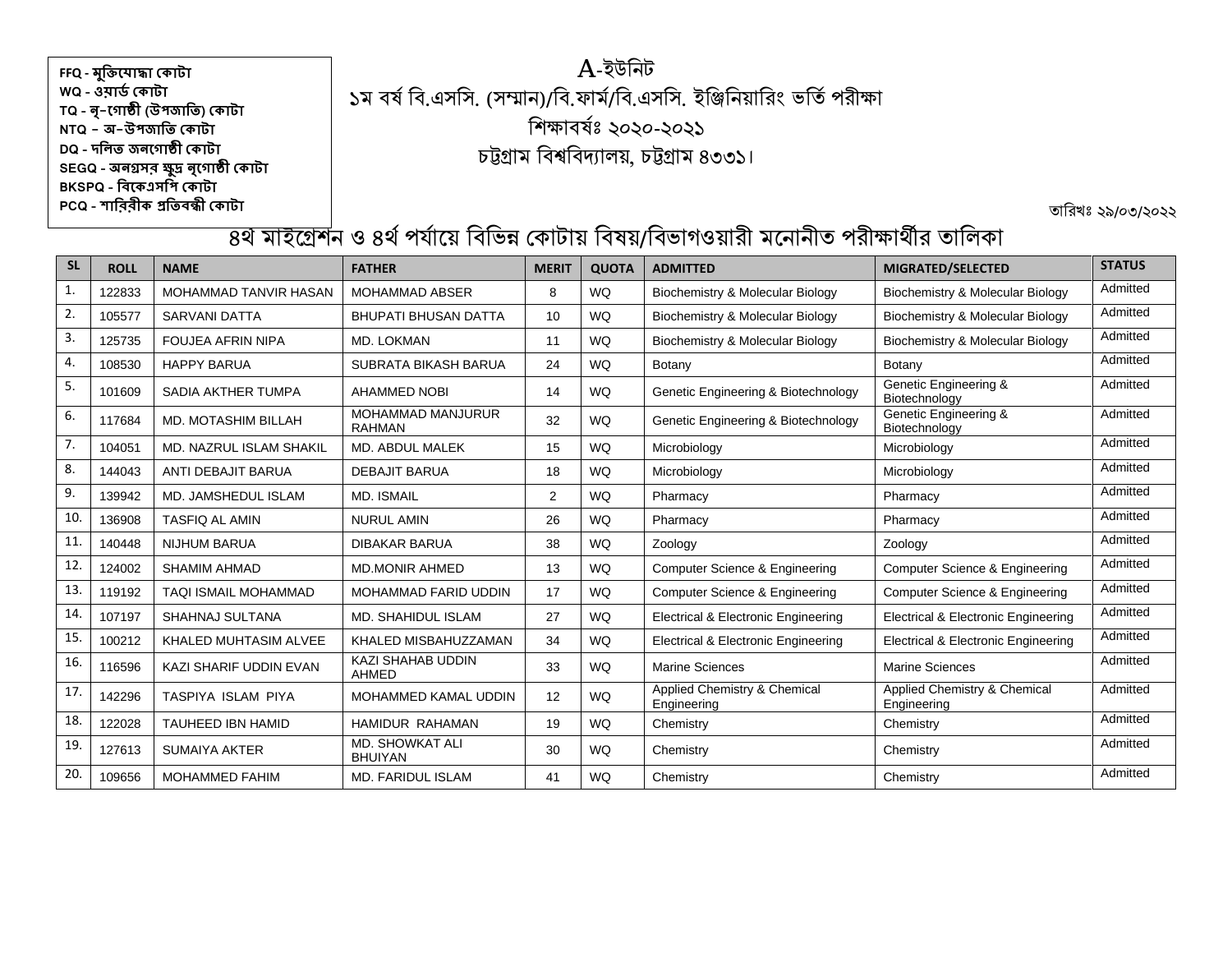## A-ইউনিট ১ম বর্ষ বি.এসসি. (সম্মান)/বি.ফার্ম/বি.এসসি. ইঞ্জিনিয়ারিং ভর্তি পরীক্ষা নিক্ষাবর্ঃষ ২০২০-২০২১ চট্টগ্রাম নবশ্বনবদ্যালয়, চট্টগ্রাম ৪৩৩১।

তারিখঃ ২৯/০৩/২০২২

| <b>SL</b>    | <b>ROLL</b> | <b>NAME</b>                         | <b>FATHER</b>               | <b>MERIT</b> | <b>QUOTA</b> | <b>ADMITTED</b>                             | MIGRATED/SELECTED                           | <b>STATUS</b> |
|--------------|-------------|-------------------------------------|-----------------------------|--------------|--------------|---------------------------------------------|---------------------------------------------|---------------|
| $\mathbf{1}$ | 114733      | <b>UAUNG CHIN BAPPY</b>             | AUNG CHING MOUNG            | 20           | TQ           | Biochemistry & Molecular Biology            | Biochemistry & Molecular Biology            | Admitted      |
| 2.           | 102677      | <b>MAITRY CHAKMA</b>                | <b>SURANJIT CHAKMA</b>      | 14           | <b>TQ</b>    | Botany                                      | Botany                                      | Admitted      |
| 3.           | 102685      | ANUKAMPA CHAKMA                     | <b>SURANJIT CHAKMA</b>      | 60           | TQ           | Botany                                      | Botany                                      | Admitted      |
| 4.           | 130110      | <b>RESEARCH CHAKMA</b>              | PRETI BIKASH CHAKMA         | 30           | TQ           | Genetic Engineering & Biotechnology         | Genetic Engineering &<br>Biotechnology      | Admitted      |
| 5.           | 138588      | CHING CHING HLA MARMA<br>KATHY PRUE | <b>KYAWSWA PRUE MARMA</b>   | 105          | TQ           |                                             | Geography & Environmental<br>Sciences       | Called (4)    |
| 6.           | 117566      | <b>CHWITY TRIPURA</b>               | <b>HIRON MOY TRIPURA</b>    | 16           | TQ           | Microbiology                                | Microbiology                                | Admitted      |
| 7.           | 165181      | <b>SHUVO</b>                        | <b>PORASH</b>               | 9            | TQ           | Pharmacy                                    | Pharmacy                                    | Admitted      |
| 8.           | 150282      | SOVHITA CHAKMA                      | <b>BIPANNA BIJOY CHAKMA</b> | 52           | TQ           | Psychology                                  | Psychology                                  | Admitted      |
| 9.           | 104780      | <b>SRISTI CHAKMA</b>                | <b>BINOY KRISHNA CHAKMA</b> | 46           | TQ           | Soil Science                                | Soil Science                                | Admitted      |
| 10.          | 124621      | <b>CHINGSIMONG MARMA</b>            | <b>UKYACHING MARMA</b>      | 84           | TQ           | Zoology                                     | Zoology                                     | Admitted      |
| 11.          | 137492      | <b>AKHIN RAKHAIN</b>                | <b>LOON SHAN</b>            | 92           | <b>TQ</b>    | Zoology                                     | Zoology                                     | Admitted      |
| 12.          | 129779      | AONG CHO THING MARMA                | MONG SHA CHING MARMA        | 8            | TQ           | <b>Computer Science &amp; Engineering</b>   | <b>Computer Science &amp; Engineering</b>   | Admitted      |
| 13.          | 118268      | <b>JOTI BIKASH CHAKMA</b>           | KAMOL CHAN CHAKMA           | 12           | <b>TQ</b>    | Electrical & Electronic Engineering         | Electrical & Electronic Engineering         | Admitted      |
| 14.          | 131530      | <b>JENIYA CHAKMA</b>                | PURNO RATAN CHAKMA          | 67           | <b>TQ</b>    |                                             | Fisheries                                   | Called (4)    |
| 15.          | 138483      | PORESH CHAKMA                       | SUKHANDU CHAKMA             | 59           | TQ           | <b>Marine Sciences</b>                      | <b>Marine Sciences</b>                      | Admitted      |
| 16.          | 163278      | <b>ATANU SINGHA</b>                 | NIPENDRA KUMAR SINGHA       | 82           | TQ           | <b>Marine Sciences</b>                      | <b>Marine Sciences</b>                      | Admitted      |
| 17.          | 152530      | <b>KAYWAYSING MARMA</b>             | <b>THWAISHACHING MARMA</b>  | 109          | TQ           |                                             | Oceanography                                | Called (4)    |
| 18.          | 119969      | <b>JHURJHURI CHAKMA</b>             | <b>BIPRA KISHORE CHAKMA</b> | 22           | TQ           | Applied Chemistry & Chemical<br>Engineering | Applied Chemistry & Chemical<br>Engineering | Admitted      |
| 19.          | 123306      | <b>DAINA CHAKMA</b>                 | <b>BAKUL BIKASH CHAKMA</b>  | 13           | <b>TQ</b>    | Chemistry                                   | Chemistry                                   | Admitted      |
| 20.          | 129286      | <b>MILON CHAKMA</b>                 | PODMADHAR CHAKMA            | 34           | TQ           | Chemistry                                   | Chemistry                                   | Admitted      |
| 21.          | 154948      | <b>AKASH TRIPURA</b>                | <b>SUJON TRIPURA</b>        | 55           | TQ           | <b>Environmental Sciences</b>               | <b>Environmental Sciences</b>               | Admitted      |
| 22.          | 140590      | <b>MAYSING AUNG MARMA</b>           | <b>SAFO CHING MARMA</b>     | 72           | TQ           | Forestry                                    | Forestry                                    | Admitted      |
| 23.          | 132591      | <b>MENJILINA TALUKDAR</b>           | <b>MONILAL TALUKDAR</b>     | 27           | TQ           | <b>Mathematics</b>                          | <b>Mathematics</b>                          | Admitted      |
| 24.          | 164717      | KHAING CHAWHLA MARMA                | <b>MONG ACHA MARMA</b>      | 39           | <b>TQ</b>    | <b>Mathematics</b>                          | <b>Mathematics</b>                          | Admitted      |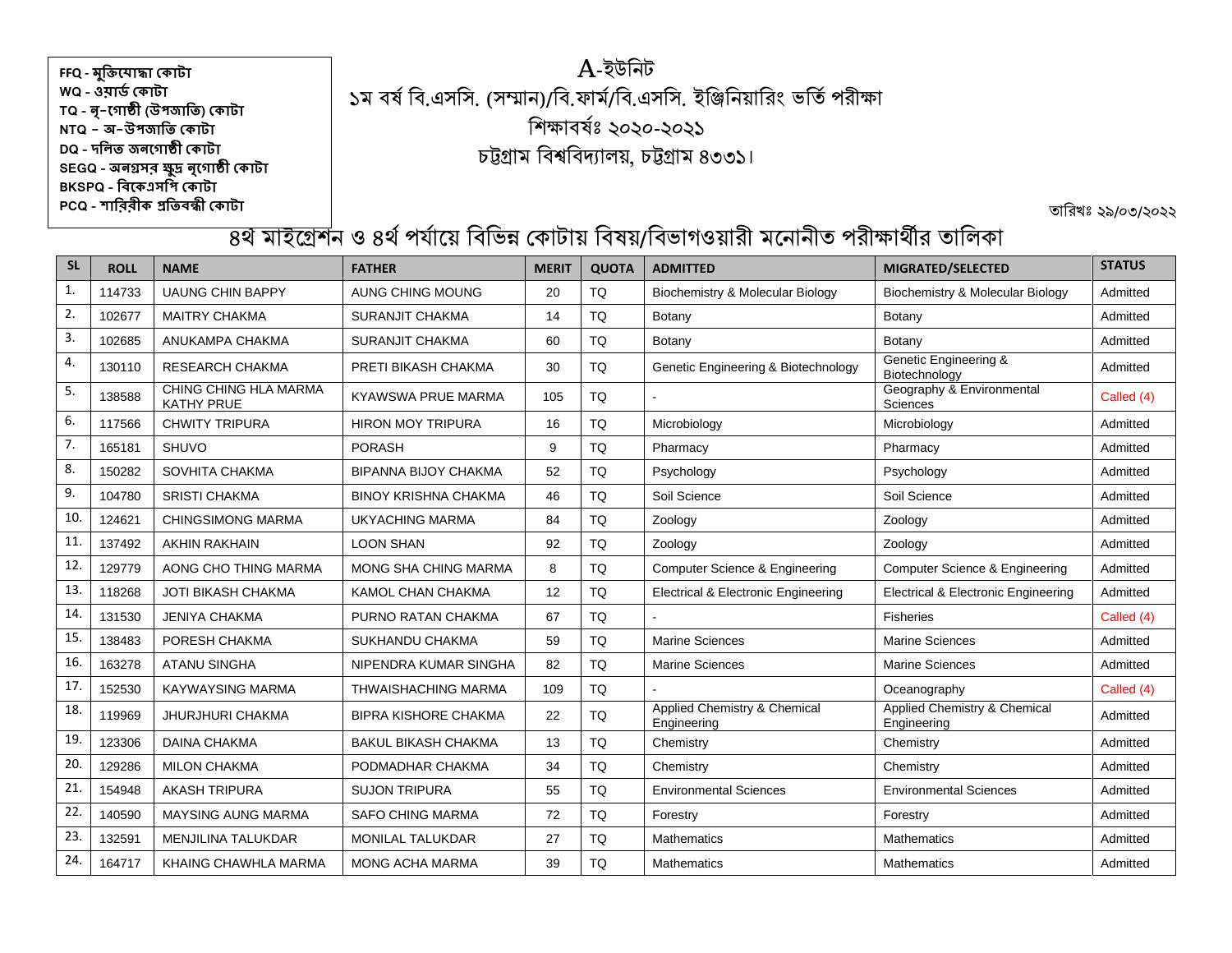| <b>SL</b> | <b>ROLL</b> | <b>NAME</b>        | <b>FATHER</b>                           | <b>MERIT</b> | <b>QUOTA</b> | <b>ADMITTED</b>   | MIGRATED/SELECTED | <b>STATUS</b> |
|-----------|-------------|--------------------|-----------------------------------------|--------------|--------------|-------------------|-------------------|---------------|
| 25.       | 162991      | SUHARTO TANCHANGYA | <b>BINOY MOHAN</b><br><b>TANCHANGYA</b> | 28           | TQ           | Physics           | Physics           | Admitted      |
| 26.       | 132534      | USAHLA MARMA       | THUI HLA MARMA                          | 42           | TQ           | Physics           | Physics           | Admitted      |
| 27.       | 142461      | SUDATTA CHAKMA     | SUNJAN JIT CHAKMA                       | 23           | TQ           | <b>Statistics</b> | Statistics        | Admitted      |
| 28.       | 155762      | KONGCHAIRI MARMA   | DILIP MARMA                             | 38           | TQ           | <b>Statistics</b> | Statistics        | Admitted      |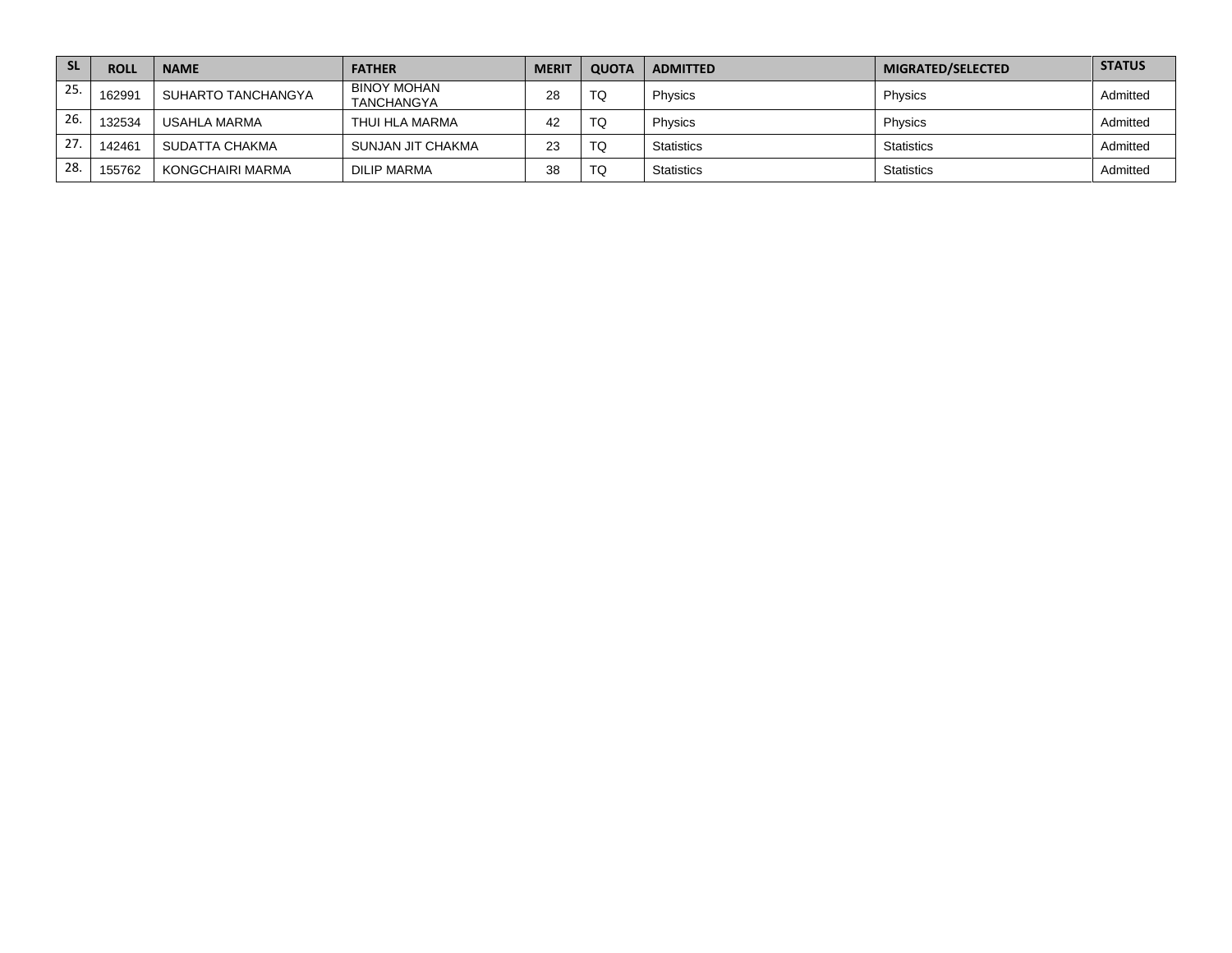## A-ইউনিট ১ম বর্ষ বি.এসসি. (সম্মান)/বি.ফার্ম/বি.এসসি. ইঞ্জিনিয়ারিং ভর্তি পরীক্ষা নিক্ষাবর্ঃষ ২০২০-২০২১ চট্টগ্রাম নবশ্বনবদ্যালয়, চট্টগ্রাম ৪৩৩১।

তারিখঃ ২৯/০৩/২০২২

| <b>SL</b>        | <b>ROLL</b> | <b>NAME</b>                         | <b>FATHER</b>                          | <b>MERIT</b> | <b>QUOTA</b> | <b>ADMITTED</b>                           | MIGRATED/SELECTED                      | <b>STATUS</b> |
|------------------|-------------|-------------------------------------|----------------------------------------|--------------|--------------|-------------------------------------------|----------------------------------------|---------------|
| $\mathbf{1}$ .   | 142115      | <b>AURGHA ACHARJEE</b>              | <b>TAPAN KUMAR ACHARJEE</b>            | 70           | FFQ1         | Biochemistry & Molecular Biology          | Biochemistry & Molecular Biology       | Admitted      |
| 2.               | 124121      | MD. JAHID HASAN                     | MD. ABDUL JABBER                       | 86           | FFQ1         | Biochemistry & Molecular Biology          | Biochemistry & Molecular Biology       | Admitted      |
| 3.               | 119056      | MD. MOHE UDDIN EMON                 | MD. ALI AKBAR                          | 87           | FFQ1         | Biochemistry & Molecular Biology          | Biochemistry & Molecular Biology       | Admitted      |
| 4.               | 122405      | <b>MAHARAB BORKOT</b>               | <b>BURHAN UDDIN AHMED</b>              | 97           | FFQ1         | Biochemistry & Molecular Biology          | Biochemistry & Molecular Biology       | Admitted      |
| 5.               | 162964      | <b>JOBAIR HOSSAIN KHAN</b>          | NAZRUL ISLAM KHAN                      | 35           | FFQ1         | Genetic Engineering & Biotechnology       | Genetic Engineering &<br>Biotechnology | Admitted      |
| 6.               | 141410      | <b>RAJASREE RAY</b>                 | <b>ANIL BARAN RAY</b>                  | 85           | FFQ1         | Genetic Engineering & Biotechnology       | Genetic Engineering &<br>Biotechnology | Admitted      |
| $\overline{7}$ . | 129003      | <b>HASINA AKTER</b>                 | ABDUL HANNAN                           | 89           | FFQ1         | Genetic Engineering & Biotechnology       | Genetic Engineering &<br>Biotechnology | Admitted      |
| 8.               | 128491      | <b>MOHAMMAD TALHA</b>               | MD. BAKI BILLAH                        | 112          | FFQ1         | Microbiology                              | Microbiology                           | Admitted      |
| 9.               | 119762      | <b>AVIJEET ROY</b>                  | NEPAL CHANDRA ROY                      | 126          | FFQ1         | Microbiology                              | Microbiology                           | Admitted      |
| 10.              | 152852      | MD. TOUHIDUL HAQUE<br><b>BISWAS</b> | MD. AMIRUL HOQUE<br><b>BISWAS</b>      | 132          | FFQ1         | Microbiology                              | Microbiology                           | Admitted      |
| 11.              | 139897      | <b>MAHFUZ ALAM</b>                  | ABDUL WADUD                            | 139          | FFQ1         | Microbiology                              | Microbiology                           | Admitted      |
| 12.              | 106804      | <b>NUR HOSSAIN</b>                  | <b>MD. GIAS UDDIN</b>                  | 16           | FFQ1         | Pharmacy                                  | Pharmacy                               | Admitted      |
| 13.              | 156194      | <b>MD. SHAYAD ISLAM</b>             | <b>MD. AMINUL ISLAM</b>                | 29           | FFQ1         | Pharmacy                                  | Pharmacy                               | Admitted      |
| 14.              | 111187      | <b>LABIBA FARAZI SARA</b>           | SHEIKH SERAJUL HOUQUE<br><b>FARAZI</b> | 117          | FFQ1         | Psychology                                | Psychology                             | Admitted      |
| 15.              | 161224      | <b>AFREN SULTANA</b>                | S. M. FAZLAY YOUNUS                    | 148          | FFQ1         | Zoology                                   | Zoology                                | Admitted      |
| 16.              | 155182      | <b>MOHIMATUL ILA MOHI</b>           | MD. MAHBUBUL ALAM                      | 181          | FFQ1         | Zoology                                   | Zoology                                | Admitted      |
| 17.              | 104335      | KAZI, MD, NAIYEM HASAN              | <b>KAZI ABU TAHER</b>                  | 10           | FFQ1         | <b>Computer Science &amp; Engineering</b> | Computer Science & Engineering         | Admitted      |
| 18.              | 163564      | NAFISA TASNIM MOMO                  | MD. JASHIM UDDIN                       | 13           | FFQ1         | Computer Science & Engineering            | Computer Science & Engineering         | Admitted      |
| 19.              | 113084      | ABDULLA AL NOMAN                    | <b>HUMAYUN KABIR BHUIYAN</b>           | 19           | FFQ1         | Computer Science & Engineering            | Computer Science & Engineering         | Admitted      |
| 20.              | 166617      | <b>OISHIK ALBAB</b>                 | <b>ABU AHMED</b>                       | 22           | FFQ1         | Computer Science & Engineering            | Computer Science & Engineering         | Admitted      |
| 21.              | 127954      | <b>MILON SHEIKH</b>                 | <b>DABIR UDDIN SHEIKH</b>              | 42           | FFQ1         | Computer Science & Engineering            | Computer Science & Engineering         | Admitted      |
| 22.              | 125872      | <b>RAKIBUL HASAN</b>                | SAMIUL HAQUE                           | 52           | FFQ1         | Computer Science & Engineering            | Computer Science & Engineering         | Admitted      |
| 23.              | 104607      | MD. RAFEDUL HAQUE                   | MD. NAZIRUL HAQUE                      | 65           | FFQ1         | Electrical & Electronic Engineering       | Electrical & Electronic Engineering    | Admitted      |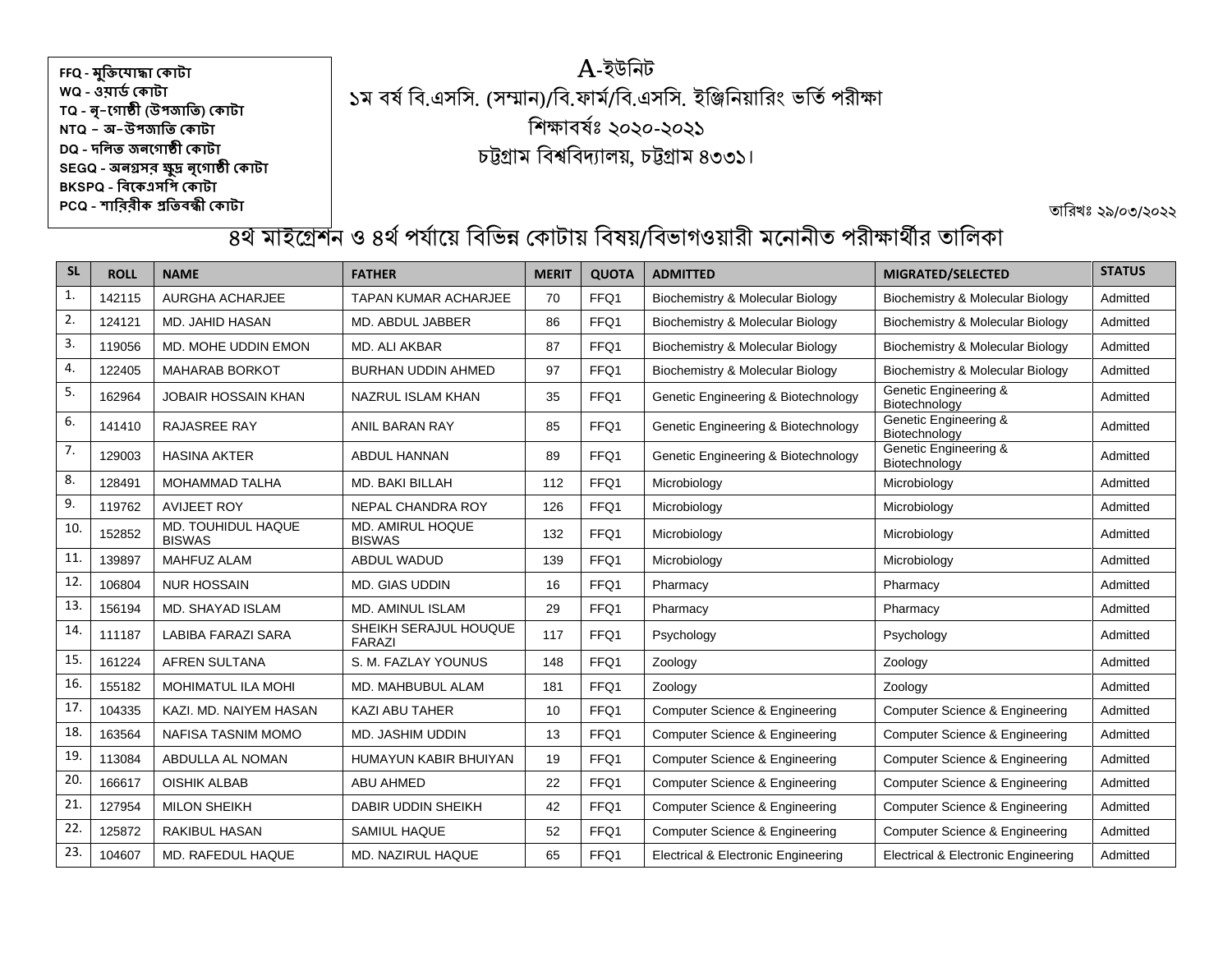| <b>SL</b> | <b>ROLL</b> | <b>NAME</b>                             | <b>FATHER</b>                               | <b>MERIT</b> | <b>QUOTA</b> | <b>ADMITTED</b>                                | MIGRATED/SELECTED                              | <b>STATUS</b> |
|-----------|-------------|-----------------------------------------|---------------------------------------------|--------------|--------------|------------------------------------------------|------------------------------------------------|---------------|
| 24.       | 148788      | MD. ASADUZZAMAN AL<br><b>RAKIB</b>      | M.A. SATTER                                 | 76           | FFQ1         | <b>Electrical &amp; Electronic Engineering</b> | <b>Electrical &amp; Electronic Engineering</b> | Admitted      |
| 25.       | 106885      | RUBAYA RASHID DISHA                     | MD. RASHIDULLAH                             | 77           | FFQ1         | Electrical & Electronic Engineering            | <b>Electrical &amp; Electronic Engineering</b> | Admitted      |
| 26.       | 125937      | FAHIM ALAM RIYAD                        | MD. FAKHRUL ALAM                            | 79           | FFQ1         | Electrical & Electronic Engineering            | Electrical & Electronic Engineering            | Admitted      |
| 27.       | 117560      | SYEDA NUSRAT JAHAN                      | <b>SYED ABDUS SAMAD</b>                     | 88           | FFQ1         | Electrical & Electronic Engineering            | Electrical & Electronic Engineering            | Admitted      |
| 28.       | 108526      | ROWSHAN ARA ROB RAHI                    | M. A. ROB                                   | 172          | FFQ1         | Marine Sciences                                | <b>Marine Sciences</b>                         | Admitted      |
| 29.       | 113562      | <b>MAISA MASUD HRIDIKA</b>              | ABUL MASUD AZAD                             | 53           | FFQ1         | Applied Chemistry & Chemical<br>Engineering    | Applied Chemistry & Chemical<br>Engineering    | Admitted      |
| 30.       | 161531      | NUSRAT JAHAN                            | MD. RAHMAT ULLAH                            | 98           | FFQ1         | Applied Chemistry & Chemical<br>Engineering    | Applied Chemistry & Chemical<br>Engineering    | Admitted      |
| 31        | 126761      | SYED MD. IBRATUL ISLAM                  | <b>MD. NURUL ISLAM</b>                      | 110          | FFQ1         | Applied Chemistry & Chemical<br>Engineering    | Applied Chemistry & Chemical<br>Engineering    | Admitted      |
| 32.       | 105491      | <b>TAWHIDA AKTER</b>                    | <b>MD. HARUNOR ROSHID</b>                   | 120          | FFQ1         | Chemistry                                      | Chemistry                                      | Admitted      |
| 33.       | 167710      | MD. MEHERAB HOSSAIN                     | <b>NUR MOHAMMAD</b>                         | 145          | FFQ1         | Chemistry                                      | Chemistry                                      | Admitted      |
| 34.       | 159897      | MD. RIAD HASAN ZION                     | <b>MD. ABDUL MANNAN</b>                     | 177          | FFQ1         | Chemistry                                      | Chemistry                                      | Admitted      |
| 35.       | 133972      | <b>MST. RIMA BEGUM</b>                  | <b>MD. SOFIQUE MIAH</b>                     | 190          | FFQ1         | Chemistry                                      | Chemistry                                      | Admitted      |
| 36.       | 162934      | MISBAHUL HAQUE                          | ABDUL HAQUE<br><b>CHOWDHURY</b>             | 135          | FFQ1         | <b>Mathematics</b>                             | <b>Mathematics</b>                             | Admitted      |
| 37.       | 108785      | TAZNUBA ANWAR BHUIYAN<br><b>MEEM</b>    | NURUL ANWAR BHUIYAN                         | 156          | FFQ1         | <b>Mathematics</b>                             | <b>Mathematics</b>                             | Admitted      |
| 38.       | 145274      | MD. MOSTAFIJUL ALAM<br><b>CHOWDHURY</b> | <b>MD. SHAFIUL ALAM</b><br><b>CHOWDHURY</b> | 142          | FFQ1         | <b>Statistics</b>                              | <b>Statistics</b>                              | Admitted      |
| 39.       | 155659      | <b>SYED MUSFIQUR RAHIM</b><br>HIMEL     | <b>SYED ABUL KALAM</b>                      | 161          | FFQ1         | <b>Statistics</b>                              | <b>Statistics</b>                              | Admitted      |
| 40.       | 149918      | SINAN BINTHA SALIM<br><b>CHOWDHURY</b>  | MOHAMMED ABDUS SALIM<br><b>CHOWDHURY</b>    | 171          | FFQ1         | <b>Statistics</b>                              | <b>Statistics</b>                              | Admitted      |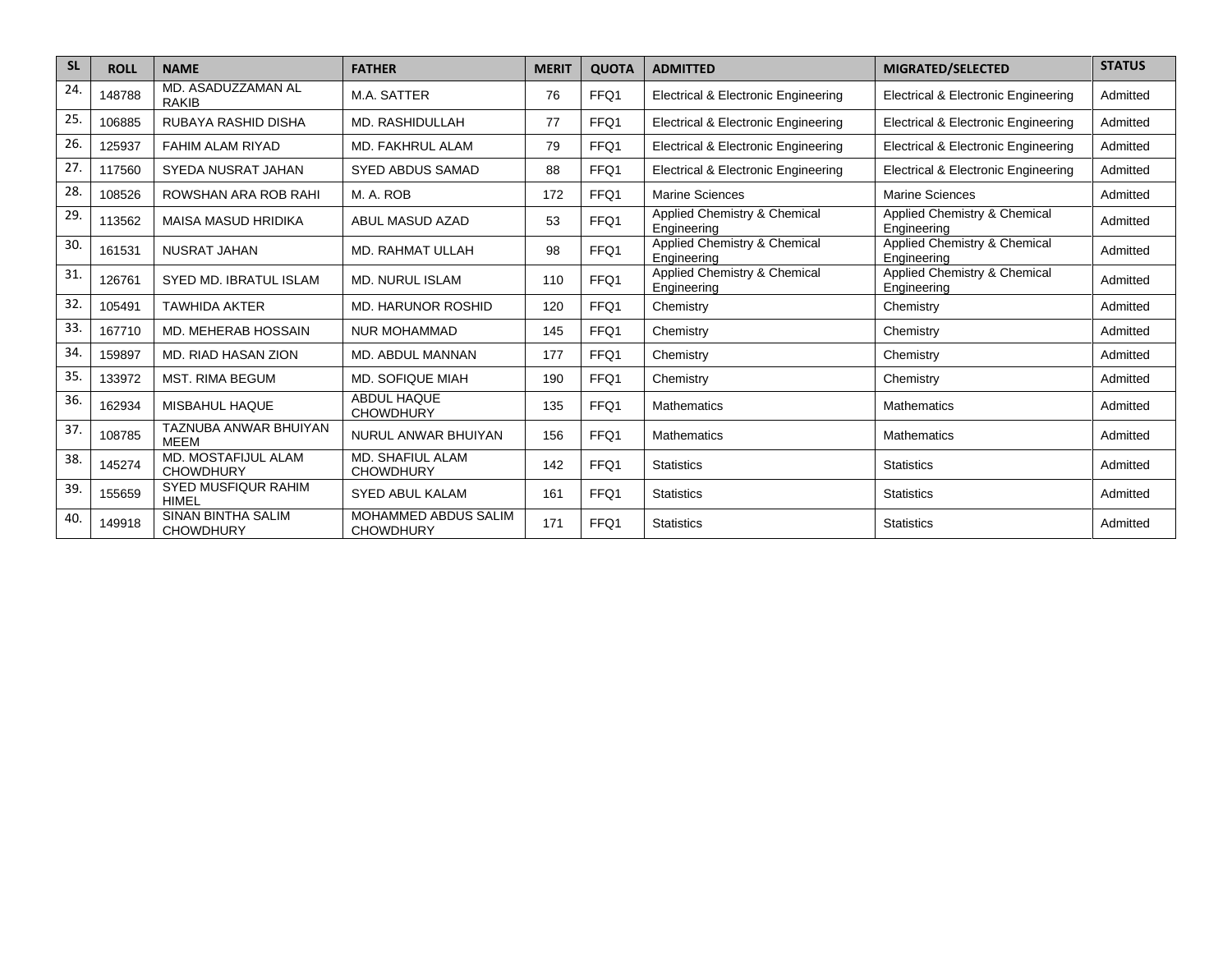## A-ইউনিট ১ম বর্ষ বি.এসসি. (সম্মান)/বি.ফার্ম/বি.এসসি. ইঞ্জিনিয়ারিং ভর্তি পরীক্ষা নিক্ষাবর্ঃষ ২০২০-২০২১ চট্টগ্রাম নবশ্বনবদ্যালয়, চট্টগ্রাম ৪৩৩১।

তারিখঃ ২৯/০৩/২০২২

| <b>SL</b> | <b>ROLL</b> | <b>NAME</b>                                 | <b>FATHER</b>              | <b>MERIT</b> | <b>QUOTA</b>     | <b>ADMITTED</b>                    | MIGRATED/SELECTED                     | <b>STATUS</b> |
|-----------|-------------|---------------------------------------------|----------------------------|--------------|------------------|------------------------------------|---------------------------------------|---------------|
| 41.       | 154309      | SADIA JAHAN SAWDA                           | <b>MD. NAZRUL ISLAM</b>    | 63           | FFQ <sub>2</sub> | Botany                             | Botany                                | Admitted      |
| 42.       | 132773      | <b>MOSAMMAT MASUMA</b><br><b>AKTER SAMU</b> | <b>ABU BAKKAR SIDDIQUE</b> | 152          | FFQ <sub>2</sub> | Botany                             | Botany                                | Admitted      |
| 43.       | 150755      | <b>JARIN TASNIM</b>                         | MD. SHAH ALAM              | 157          | FFQ <sub>2</sub> | Botany                             | Botany                                | Admitted      |
| 44.       | 114158      | NAYEEM ARAFAT MIDUL                         | <b>AMIR AFJAL BIPLOB</b>   | 230          | FFQ <sub>2</sub> | Botany                             | Botany                                | Admitted      |
| 45.       | 113323      | <b>JALISHA TABASSUM</b>                     | <b>ABDUL JABBAR</b>        | 288          | FFQ <sub>2</sub> | Botany                             | Botany                                | Admitted      |
| 46.       | 120608      | <b>NAFSI SARWAR</b>                         | WALI ULLAHA SARWAR         | 245          | FFQ <sub>2</sub> | Geography & Environmental Sciences | Geography & Environmental<br>Sciences | Admitted      |
| 47.       | 167440      | <b>NADIATUL NITU</b>                        | <b>BELAYET HOSSAIN JAJ</b> | 281          | FFQ <sub>2</sub> | Geography & Environmental Sciences | Geography & Environmental<br>Sciences | Admitted      |
| 48.       | 162371      | MD. OHIDUZZAMAN SAIF                        | MD. BADSHA MIA             | 231          | FFQ <sub>2</sub> | Psychology                         | Psychology                            | Admitted      |
| 49.       | 123906      | <b>RAISUL ISLAM SHEAM</b>                   | <b>ABDUL AWAL</b>          | 163          | FFQ <sub>2</sub> | Soil Science                       | Soil Science                          | Admitted      |
| 50.       | 111473      | MD. ADIB RAHMAN                             | MD. NAZMUL HAQUE           | 181          | FFQ <sub>2</sub> | Soil Science                       | Soil Science                          | Admitted      |
| 51.       | 101513      | ALIF BINTE AHSAN                            | <b>AHSAN HABIB</b>         | 226          | FFQ <sub>2</sub> | Soil Science                       | Soil Science                          | Admitted      |
| 52.       | 109120      | <b>ARIFUL ISLAM</b>                         | <b>MD. GOLAM MAULA</b>     | 292          | FFQ <sub>2</sub> | Soil Science                       | Soil Science                          | Admitted      |
| 53.       | 162563      | <b>TARIN AKTER</b>                          | MD. SELIM MIA              | 114          | FFQ <sub>2</sub> | Zoology                            | Zoology                               | Admitted      |
| 54.       | 148563      | <b>MOST, RUPALI AKTAR</b><br><b>BULBULI</b> | <b>ANARUL ISLAM</b>        | 133          | FFQ <sub>2</sub> | Zoology                            | Zoology                               | Admitted      |
| 55.       | 121351      | <b>MEHREEN ALAM</b>                         | A F M MAHFUZUL ALAM        | 195          | FFQ <sub>2</sub> | Zoology                            | Zoology                               | Admitted      |
| 56.       | 110382      | <b>DALIA AKTER</b>                          | <b>MD. TOHIDUL ISLAM</b>   | 267          | FFQ <sub>2</sub> | Zoology                            | Zoology                               | Admitted      |
| 57.       | 107683      | HUMAIRA MAHIN MAHI                          | MD. MOFIZUR RAHMAN         | 272          | FFQ <sub>2</sub> | Zoology                            | Zoology                               | Admitted      |
| 58.       | 110297      | MD. ROBI ALOM RIFAT                         | MD. SALIM AHMED            | 102          | FFQ <sub>2</sub> | Fisheries                          | Fisheries                             | Admitted      |
| 59.       | 133529      | MUSFICA AZAM MOUNATA                        | MD. GOLAM AZAM             | 194          | FFQ <sub>2</sub> | <b>Fisheries</b>                   | <b>Fisheries</b>                      | Admitted      |
| 60.       | 135676      | INAM- UL- HAQUE<br><b>SHAIKAT</b>           | MD. ZAFAR IKBAL            | 66           | FFQ <sub>2</sub> | <b>Marine Sciences</b>             | <b>Marine Sciences</b>                | Admitted      |
| 61.       | 133633      | ANANNA AHAMMAD                              | <b>BASHIR AHAMMAD</b>      | 141          | FFQ2             | <b>Marine Sciences</b>             | <b>Marine Sciences</b>                | Admitted      |
| 62.       | 134834      | <b>SHAFEE AHMED</b>                         | <b>SHARIF AHMED</b>        | 167          | FFQ2             | <b>Marine Sciences</b>             | <b>Marine Sciences</b>                | Admitted      |
| 63.       | 134741      | <b>MD. ADNAN HABIB</b>                      | <b>MD. GOLAM HAIDER</b>    | 175          | FFQ <sub>2</sub> | <b>Marine Sciences</b>             | Marine Sciences                       | Admitted      |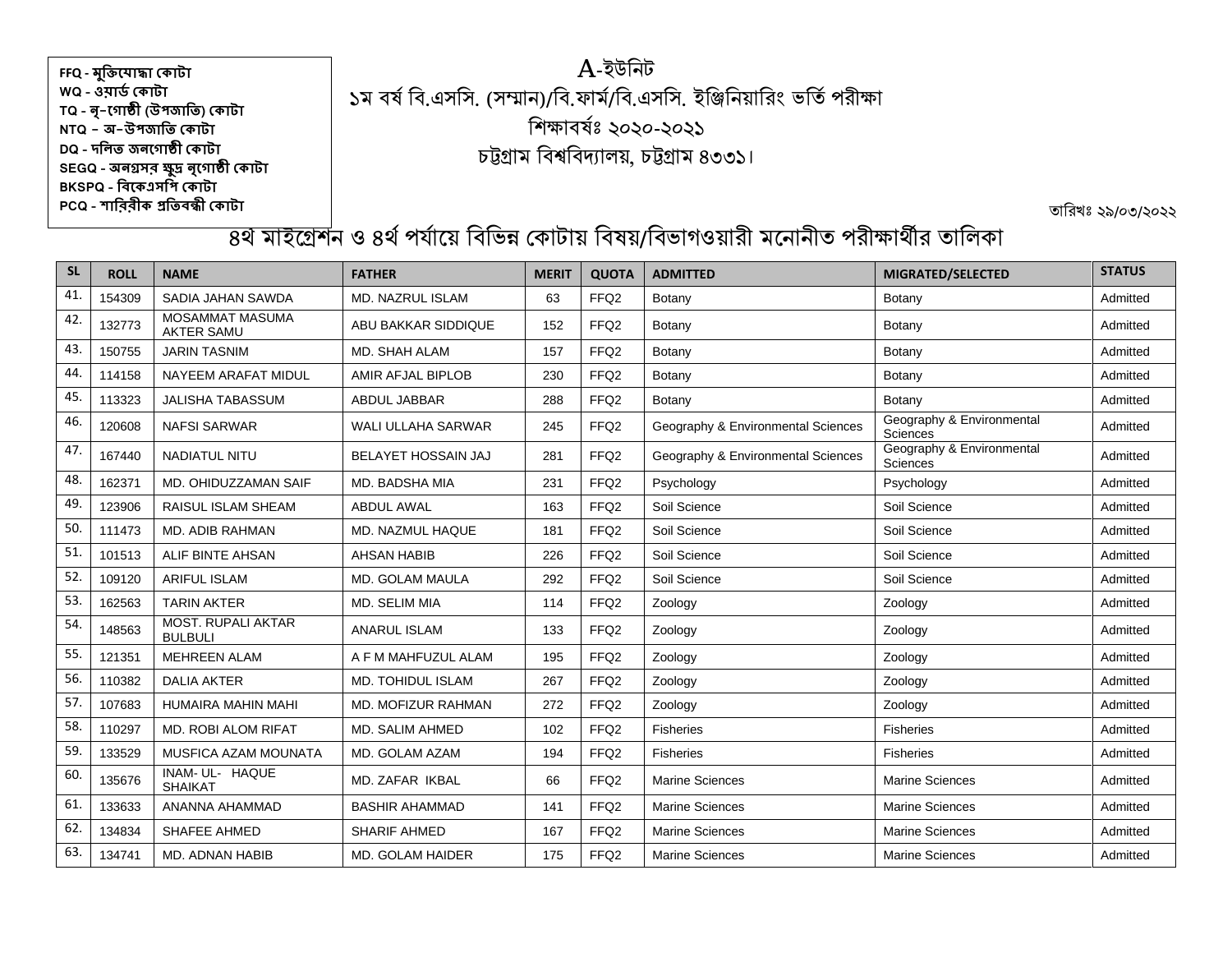| <b>SL</b> | <b>ROLL</b> | <b>NAME</b>                                   | <b>FATHER</b>                         | <b>MERIT</b> | <b>QUOTA</b>     | <b>ADMITTED</b>               | <b>MIGRATED/SELECTED</b>      | <b>STATUS</b> |
|-----------|-------------|-----------------------------------------------|---------------------------------------|--------------|------------------|-------------------------------|-------------------------------|---------------|
| 64.       | 161843      | MD. SAIFULLAH AL HAFIZ<br><b>SAIKAT</b>       | <b>MD. SHAH ALAM SARKER</b>           | 255          | FFQ <sub>2</sub> | Oceanography                  | Oceanography                  | Admitted      |
| 65.       | 123726      | <b>UMME MISHKATUN MAISHA</b>                  | MAHABUB ALAM BABUL                    | 19           | FFQ <sub>2</sub> | Chemistry                     | Chemistry                     | Admitted      |
| 66.       | 167473      | SIDRATUL MOONTAHA                             | <b>REAZ AHMED</b><br><b>CHOWDHURY</b> | 26           | FFQ <sub>2</sub> | Chemistry                     | Chemistry                     | Admitted      |
| 67.       | 137230      | MD. KHALED HASAN JIAM                         | MD. MAIN UDDIN                        | 35           | FFQ <sub>2</sub> | Chemistry                     | Chemistry                     | Admitted      |
| 68.       | 119752      | TAISIR JAMIN ROMMAN                           | MOMINUL HAQUE                         | 47           | FFQ <sub>2</sub> | Chemistry                     | Chemistry                     | Admitted      |
| 69.       | 108915      | <b>IBRAHIM BAHADUR</b>                        | MOHAMMAD JONAEAT<br><b>SIKDER</b>     | 52           | FFQ <sub>2</sub> | Chemistry                     | Chemistry                     | Admitted      |
| 70.       | 109977      | <b>EVA AKHTER</b>                             | <b>EDRIS MIAH</b>                     | 55           | FFQ <sub>2</sub> | Chemistry                     | Chemistry                     | Admitted      |
| 71.       | 128406      | <b>MOHAMMAD MAHBUB-A-</b><br><b>MAE SHAFI</b> | MD. MAHBUBUR RAHMAN                   | 57           | FFQ <sub>2</sub> | Chemistry                     | Chemistry                     | Admitted      |
| 72.       | 150272      | <b>TAYEBA JANNAT</b>                          | <b>ABU TALEB</b>                      | 109          | FFQ <sub>2</sub> | <b>Environmental Sciences</b> | <b>Environmental Sciences</b> | Admitted      |
| 73.       | 127337      | <b>FAIRUZ NUDER</b>                           | <b>ABUL HOSSAIN</b>                   | 125          | FFQ <sub>2</sub> | <b>Environmental Sciences</b> | <b>Environmental Sciences</b> | Admitted      |
| 74.       | 157896      | <b>MD. NASIF SHAHRIAR</b>                     | A. K. M. SAYED                        | 249          | FFQ <sub>2</sub> | <b>Environmental Sciences</b> | <b>Environmental Sciences</b> | Admitted      |
| 75.       | 116332      | AFIATUL FARIHA AKHI                           | <b>AKBAR HOSSAIN</b>                  | 64           | FFQ <sub>2</sub> | Forestry                      | Forestry                      | Admitted      |
| 76.       | 140909      | <b>S.M FAYSAL HASAN</b>                       | MD. AMINUL ISLAM                      | 99           | FFQ <sub>2</sub> | Forestry                      | Forestry                      | Admitted      |
| 77.       | 106028      | <b>MD FATIN MAHATAB</b>                       | <b>GOLAM KABIR</b>                    | 174          | FFQ <sub>2</sub> | Forestry                      | Forestry                      | Admitted      |
| 78.       | 141289      | EZAZ MAHATAB ALVI                             | <b>MOHAMMAD FERDOUS</b>               | 209          | FFQ <sub>2</sub> | Forestry                      | Forestry                      | Admitted      |
| 79.       | 121199      | MD. TAZIM IBN HABIB                           | MOHAMMED HABIB ULLAH                  | 241          | FFQ <sub>2</sub> | Forestry                      | Forestry                      | Admitted      |
| 80.       | 141514      | MD. MAHMUDUL HASAN                            | MD. MEZANUR RAHMAN<br><b>BUAN</b>     | 85           | FFQ2             | Mathematics                   | <b>Mathematics</b>            | Admitted      |
| 81.       | 153123      | JEFERSON ARNY SARKER                          | <b>ALBERT BAPPI SARKER</b>            | 147          | FFQ <sub>2</sub> | Mathematics                   | <b>Mathematics</b>            | Admitted      |
| 82.       | 133804      | <b>SUMAIYA MAHERIN</b>                        | MD. SHAHIDUL AMIN                     | 149          | FFQ <sub>2</sub> | Mathematics                   | Mathematics                   | Admitted      |
| 83.       | 131371      | <b>MD. KAYES IBNE RASHID</b><br><b>FAHIM</b>  | MD. HARUN- OR- RASHID                 | 238          | FFQ2             | <b>Mathematics</b>            | <b>Mathematics</b>            | Admitted      |
| 84.       | 122471      | <b>JAKEYA SULTANA</b>                         | <b>KAMRUL AHASAN</b>                  | 268          | FFQ <sub>2</sub> | Mathematics                   | <b>Mathematics</b>            | Admitted      |
| 85.       | 130763      | RAHMATUR RAB IRTIZA                           | <b>BASHIR AHMED</b>                   | 269          | FFQ <sub>2</sub> | Mathematics                   | <b>Mathematics</b>            | Admitted      |
| 86.       | 137800      | AHMED ULLAH                                   | A.K.M JAFAR ULLAH                     | 285          | FFQ <sub>2</sub> | <b>Mathematics</b>            | Mathematics                   | Admitted      |
| 87.       | 133226      | IMRAN KASHEM ASIF                             | <b>ABUL KASHEM</b>                    | 289          | FFQ <sub>2</sub> | Mathematics                   | <b>Mathematics</b>            | Admitted      |
| 88.       | 158501      | AKHITARA KHATUN                               | AMINUL ISLAM                          | 293          | FFQ <sub>2</sub> | Zoology                       | <b>Mathematics</b>            | Migrated      |
| 89.       | 138408      | ABDULLAH AL SHISHIR                           | MD. ANWAR HOSSAIN<br><b>BADAL</b>     | 95           | FFQ <sub>2</sub> | Physics                       | <b>Physics</b>                | Admitted      |
| 90.       | 146938      | SUMAIYA KAWSAR                                | MD. ABU KAWSAR                        | 121          | FFQ2             | Physics                       | Physics                       | Admitted      |
| 91.       | 110147      | MD. MUHIT KHAN                                | ABDUS SALAM KHOKA                     | 122          | FFQ <sub>2</sub> | Physics                       | Physics                       | Admitted      |
| 92.       | 136697      | SHOCHONA AKTER                                | SHERAJ UDDIN                          | 128          | FFQ <sub>2</sub> | Physics                       | Physics                       | Admitted      |
| 93.       | 131976      | AFSARA TASNIM                                 | <b>NASIR UDDIN</b>                    | 139          | FFQ <sub>2</sub> | Physics                       | Physics                       | Admitted      |
| 94.       | 104507      | NUSRAT ZAHAN                                  | MD. BELAL HOSSAIN                     | 160          | FFQ <sub>2</sub> | Physics                       | Physics                       | Admitted      |
| 95.       | 116487      | MD. SHORIFUL ISLAM SOJIB                      | MOHAMMAD SHAMCHUL<br><b>HOQUE</b>     | 179          | FFQ <sub>2</sub> | Physics                       | Physics                       | Admitted      |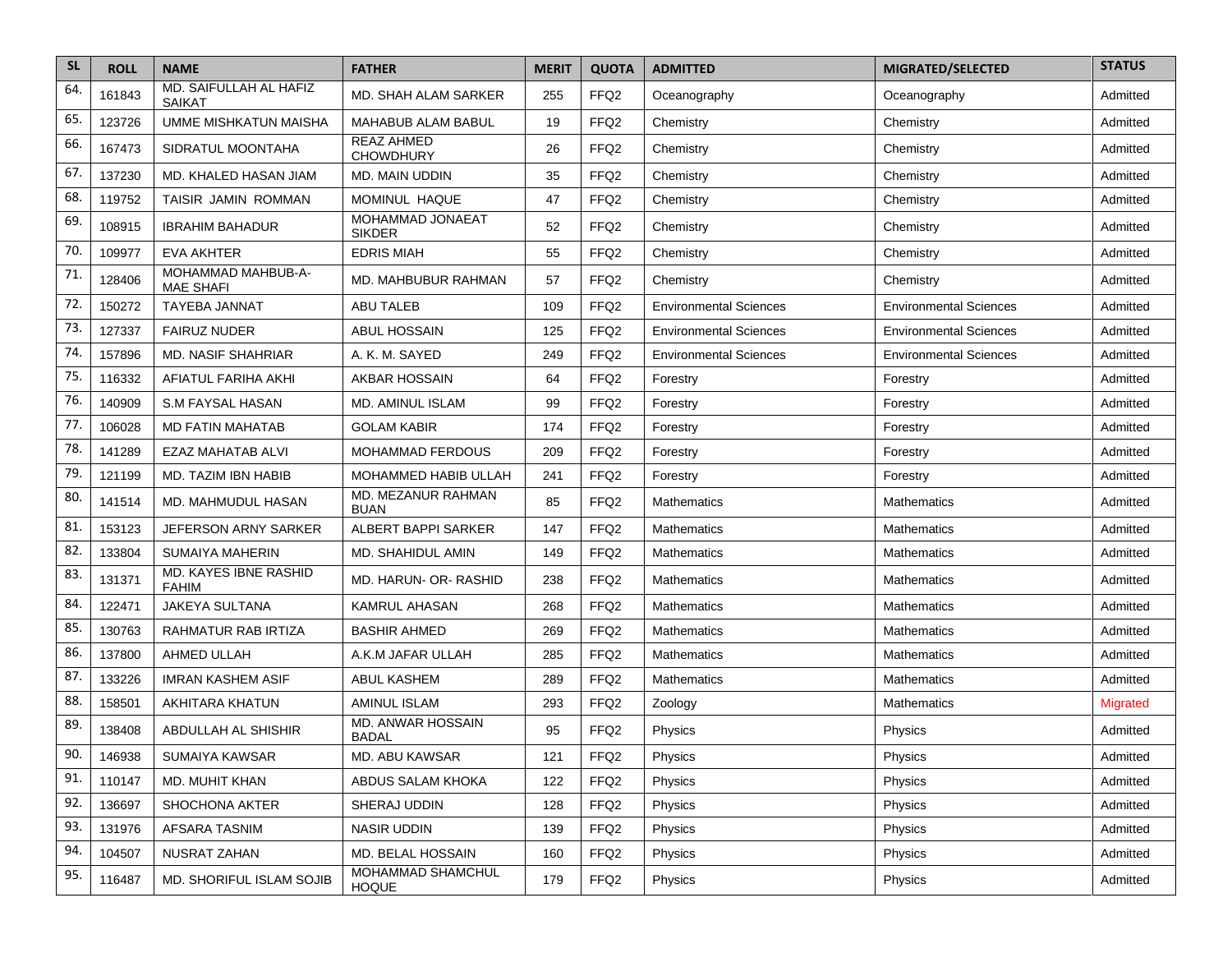| <b>SL</b> | <b>ROLL</b> | <b>NAME</b>                               | <b>FATHER</b>                            | <b>MERIT</b> | <b>QUOTA</b>     | <b>ADMITTED</b>   | MIGRATED/SELECTED | <b>STATUS</b>   |
|-----------|-------------|-------------------------------------------|------------------------------------------|--------------|------------------|-------------------|-------------------|-----------------|
| 96.       | 118205      | MD. SAJJAD HOSSAIN                        | <b>MD. LOKMAN ALI</b>                    | 214          | FFQ <sub>2</sub> | Physics           | Physics           | Admitted        |
| 97.       | 141997      | SABRINA AKTER MIM.                        | MD. SHAH ALAM.                           | 220          | FFQ <sub>2</sub> | Physics           | Physics           | Admitted        |
| 98.       | 111174      | <b>MUNIR WASIF MAHIR</b>                  | <b>MOHAMMAD ALI</b>                      | 229          | FFQ <sub>2</sub> | Physics           | Physics           | Admitted        |
| 99.       | 133692      | <b>FAHMIDA TASNIM</b><br><b>CHOWDHURY</b> | <b>HEDAYET ULLAH</b><br><b>CHOWDHURY</b> | 271          | FFQ2             | Botany            | Physics           | <b>Migrated</b> |
| 100       | 127707      | <b>FARZANA ISLAM</b>                      | <b>MD. MOFIGUL ISLAM</b>                 | 71           | FFQ <sub>2</sub> | <b>Statistics</b> | <b>Statistics</b> | Admitted        |
| 101       | 148780      | <b>FARJANA SULTANA</b>                    | <b>HARUN OR RASHID</b>                   | 97           | FFQ <sub>2</sub> | <b>Statistics</b> | <b>Statistics</b> | Admitted        |
| 102       | 135641      | MAHID AL HASAN                            | ABDULLAH AL MAMUN                        | 165          | FFQ2             | <b>Statistics</b> | <b>Statistics</b> | Admitted        |
| 103       | 111050      | SANJIDA AKTER TONNI                       | <b>MOHAMMAD SHAMSUL</b><br><b>HOQUE</b>  | 212          | FFQ <sub>2</sub> | <b>Statistics</b> | <b>Statistics</b> | Admitted        |
| 104       | 110452      | MS. RAKIBA ABEDIN SAIMA                   | MD. JOYNAL ABEDIN                        | 235          | FFQ <sub>2</sub> | <b>Statistics</b> | <b>Statistics</b> | Admitted        |
| 105       | 127685      | MOHAMMAD SAID HOSSEN<br><b>MAHIN</b>      | <b>ABDUL SATTAR</b>                      | 251          | FFQ <sub>2</sub> | <b>Statistics</b> | <b>Statistics</b> | Admitted        |
| 106       | 106535      | ABID HASAN APU                            | <b>MD. MARTUJ ALI</b>                    | 261          | FFQ <sub>2</sub> | <b>Statistics</b> | <b>Statistics</b> | Admitted        |
| 107       | 141150      | <b>MEHEDI HASAN</b>                       | <b>HAFIZUR RAHMAN</b>                    | 283          | FFQ <sub>2</sub> | <b>Statistics</b> | <b>Statistics</b> | Admitted        |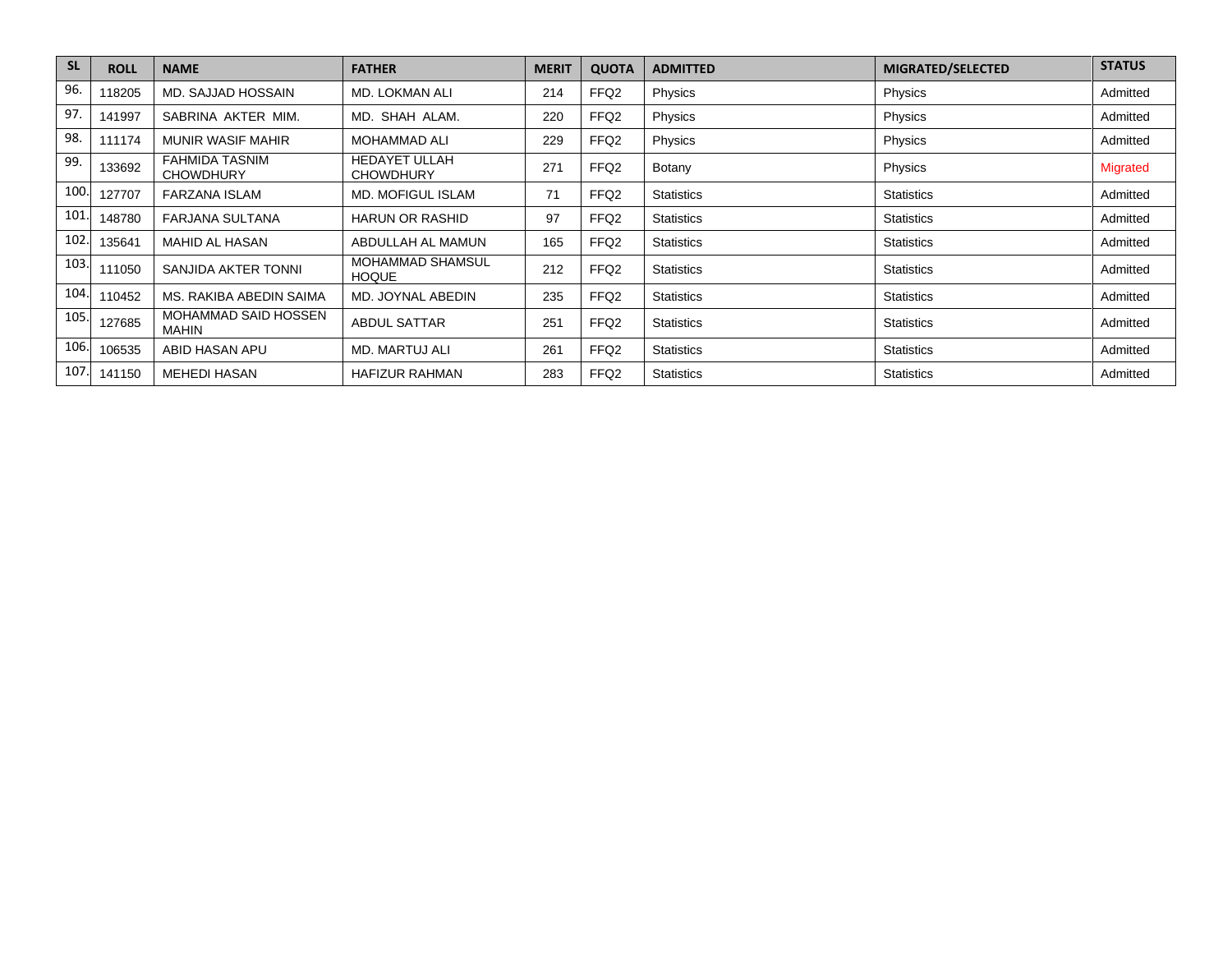## A-ইউনিট ১ম বর্ষ বি.এসসি. (সম্মান)/বি.ফার্ম/বি.এসসি. ইঞ্জিনিয়ারিং ভর্তি পরীক্ষা নিক্ষাবর্ঃষ ২০২০-২০২১ চট্টগ্রাম নবশ্বনবদ্যালয়, চট্টগ্রাম ৪৩৩১।

তারিখঃ ২৯/০৩/২০২২

| <b>SL</b>    | <b>ROLL</b> | <b>NAME</b>                             | <b>FATHER</b>                          | <b>MERIT</b>   | <b>QUOTA</b> | <b>ADMITTED</b>                             | MIGRATED/SELECTED                              | <b>STATUS</b> |
|--------------|-------------|-----------------------------------------|----------------------------------------|----------------|--------------|---------------------------------------------|------------------------------------------------|---------------|
| $\mathbf{1}$ | 119158      | <b>SARDAR MAHFUZUR</b><br><b>RAHMAN</b> | <b>MD. SIRAJUL ISLAM</b>               | 4              | NTQ          | Biochemistry & Molecular Biology            | Biochemistry & Molecular Biology               | Admitted      |
| 2.           | 142157      | <b>APORNA RANI DEBI</b>                 | <b>MANIK CHANDRA NATH</b>              | 18             | <b>NTQ</b>   | Botany                                      | Botany                                         | Admitted      |
| 3.           | 138232      | ERINA MAHABUB DEYA                      | <b>MAHBUBUR RAHMAN</b><br><b>MILON</b> | 5              | NTQ          | Genetic Engineering & Biotechnology         | Genetic Engineering &<br>Biotechnology         | Admitted      |
| 4.           | 122304      | <b>MOMENA AKTER URMI</b>                | <b>MD.MASUD RANA</b>                   | 41             | <b>NTQ</b>   | Geography & Environmental Sciences          | Geography & Environmental<br>Sciences          | Admitted      |
| 5.           | 138982      | <b>ESHA SAHA</b>                        | <b>SUJIT SAHA</b>                      | 11             | <b>NTQ</b>   | Microbiology                                | Microbiology                                   | Admitted      |
| 6.           | 113925      | <b>NAFISA ISLAM</b>                     | <b>MD. SIRAJUL ISLAM</b>               |                | <b>NTQ</b>   | Pharmacy                                    | Pharmacy                                       | Admitted      |
| 7.           | 109459      | <b>DEBLINA BARUA</b>                    | <b>BARUN KANTI BARUA</b>               | 44             | <b>NTQ</b>   |                                             | Psychology                                     | Called (4)    |
| 8.           | 160299      | NOKIBA AKTER ANONNA                     | MD. SHAH ALAM                          | 28             | <b>NTQ</b>   | Soil Science                                | Soil Science                                   | Admitted      |
| 9.           | 107889      | FATEMA TUJ ZUHARA                       | <b>MD. ABDUR RASHID</b>                | 35             | <b>NTQ</b>   | Zoology                                     | Zoology                                        | Admitted      |
| 10.          | 141498      | <b>DIPANNITA DAS</b>                    | <b>RANJIT KUMAR DAS</b>                | 2              | NTQ          | Computer Science & Engineering              | Computer Science & Engineering                 | Admitted      |
| 11.          | 147464      | <b>JASIM MIA</b>                        | MD. SOBAHAN HAWLADER                   | 12             | <b>NTQ</b>   | Electrical & Electronic Engineering         | <b>Electrical &amp; Electronic Engineering</b> | Admitted      |
| 12.          | 123172      | <b>ESMAT JAHAN EVA</b>                  | <b>MONIR UDDIN</b>                     | 34             | <b>NTQ</b>   | <b>Fisheries</b>                            | Fisheries                                      | Admitted      |
| 13.          | 115942      | <b>MD. FARDIN ISHTIAK MAHIM</b>         | <b>MD. NURUL ABSER</b>                 | 36             | <b>NTQ</b>   | <b>Marine Sciences</b>                      | <b>Marine Sciences</b>                         | Admitted      |
| 14.          | 149083      | SAMAPTI MAHAJAN                         | <b>TAPAN MAHAJAN</b>                   | 26             | <b>NTQ</b>   | Oceanography                                | Oceanography                                   | Admitted      |
| 15.          | 131403      | <b>ARNAB BARUA</b>                      | PROVAT BARUA                           | $\overline{7}$ | <b>NTQ</b>   | Applied Chemistry & Chemical<br>Engineering | Applied Chemistry & Chemical<br>Engineering    | Admitted      |
| 16.          | 118418      | <b>MD. SABUS ISLAM</b>                  | <b>NUR MOHAMMAD</b>                    | 15             | <b>NTQ</b>   | Chemistry                                   | Chemistry                                      | Admitted      |
| 17.          | 126865      | <b>RESMI SULTANA</b>                    | AHMED HOSSEN                           | 13             | <b>NTQ</b>   | Forestry                                    | Forestry                                       | Admitted      |
| 18.          | 139787      | <b>AMLAN PALIT</b>                      | <b>PIJUSH PALIT</b>                    | 17             | <b>NTQ</b>   | <b>Mathematics</b>                          | <b>Mathematics</b>                             | Admitted      |
| 19.          | 120976      | MD. MARUF HASAN<br><b>PROKASH</b>       | MD. YOUSUF                             | 16             | <b>NTQ</b>   | Physics                                     | Physics                                        | Admitted      |
| 20.          | 130000      | <b>ANKAN CHOWTDHURY</b>                 | <b>RUPUM CHOWTDHURY</b>                | 24             | <b>NTQ</b>   | <b>Statistics</b>                           | <b>Statistics</b>                              | Admitted      |